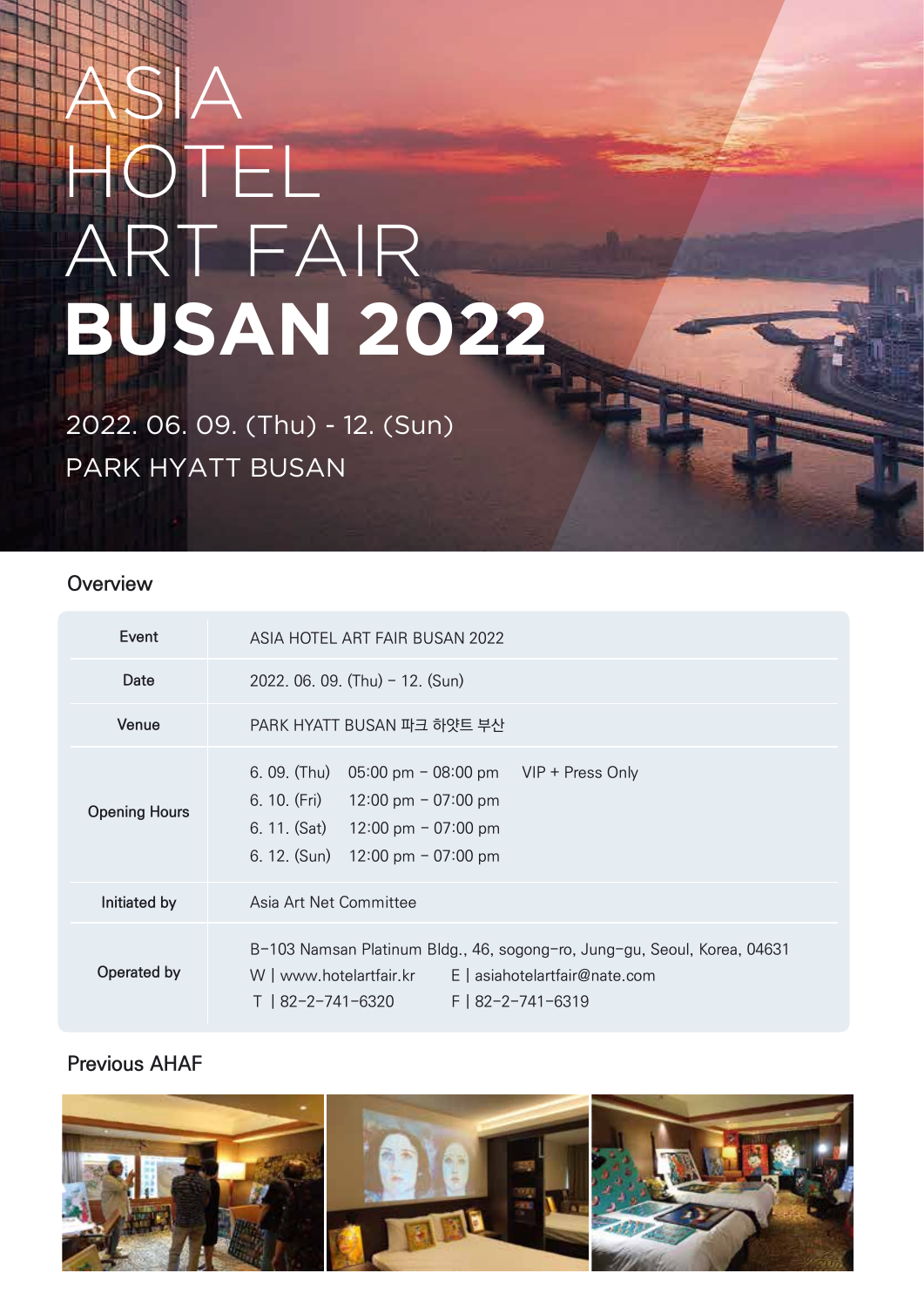

#### **ASIA HOTEL ART FAIR BUSAN 2022**

멋진 바다와 광안대교 전경을 자랑하는 부산의 랜드마크 호텔인 파크 하얏트 부산(PARK HYATT BUSAN)은 최고의 관광지로 손꼽히는 해운대와 인접해 있습니다. 또한, 각종 백화점 및 쇼핑센터, BEXCO, The Bay 101 등 명소와의 접근성이 뛰어나 문화와 교역의 중심지로 주목받고 있습니다.

올해 23회를 맞이한 ASIA HOTEL ART FAIR BUSAN 2022는 국내외 주요 갤러리들이 선보이는 다양한 전시와 더불어 디자인 및 예술 분야 뿐만 아니라 아트투어, 아카데미, 기계, 첨단산업 등 다양한 분야와의 연계를 통한 예술적 시너지 효과를 만들어 나갈 것 입니다.





ASIA HOTEL ART FAIR **BUSAN 2022** 2022. 06. 09. (Thu) - 12. (Sun) PARK HYATT BUSAN